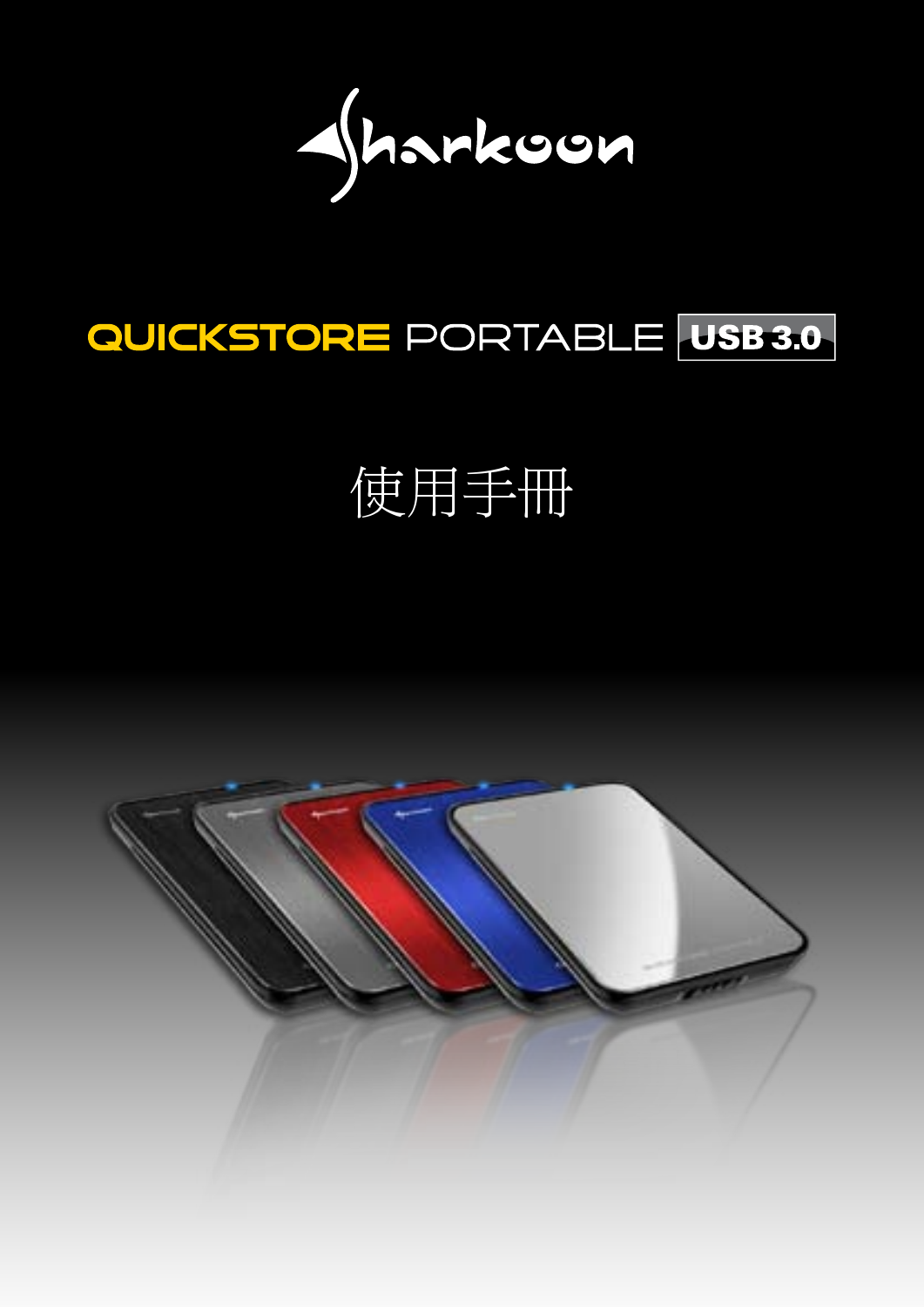## 目錄

- 1. 產品特色
- 2. 產品規格
- 3. 零件與配備
- 4. 裝置外觀
- 5. 安裝SATA硬碟
- 6. 安裝軟體

#### 7. 備份軟體

- 7.1. 開始操作
- 7.2. 「快速啟動」
- 7.3. 備份設定
- 7.4. 檔案管理員
	- 7.5. 程式設定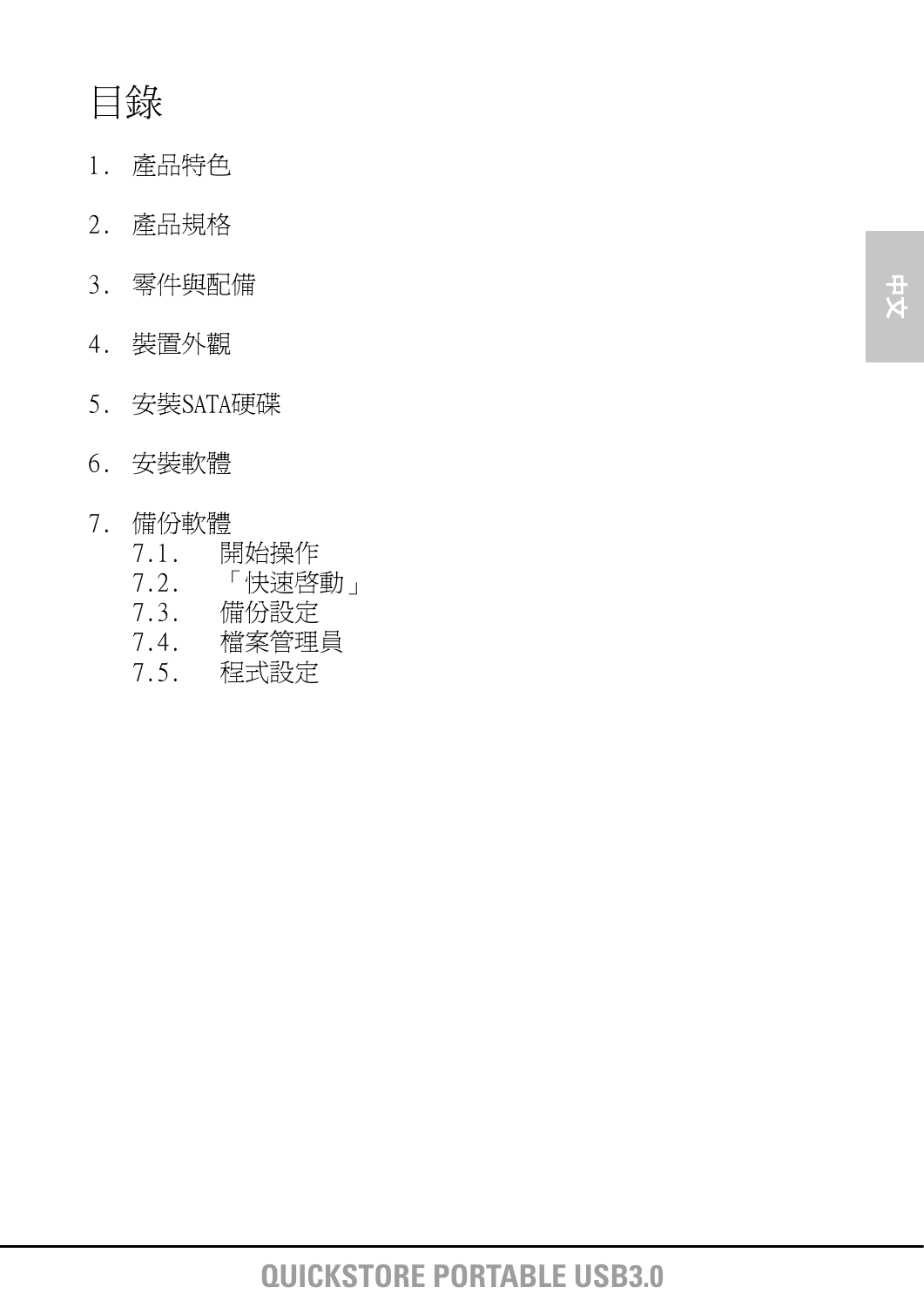恭喜您購買了擁有最佳品質的SHARKOON產品。 為使本產品能長久使用並充分發揮功能,建議您先詳細閱讀本手冊。 祝您使用愉快!

SHARKOON Technologies GmbH(旋剛科技有限公司)

## 1. 產品特色

- 適用於2.5吋SATA硬碟(高度9.5 mm)。
- 無須工具即可組裝。
- 摺疊式USB接頭。
- 「單鍵備份」功能(Windows適用)。
- 內附備份軟體。
- Windows、Mac及Linux作業系統無須安裝驅動程式。

#### 2. 產品規格

- 外部介面:Micro USB3.0(相容於USB2.0及USB1.x)
- 內部介面:SATA(版本I及II)
- 資料傳輸率:最高可達每秒5 Gbit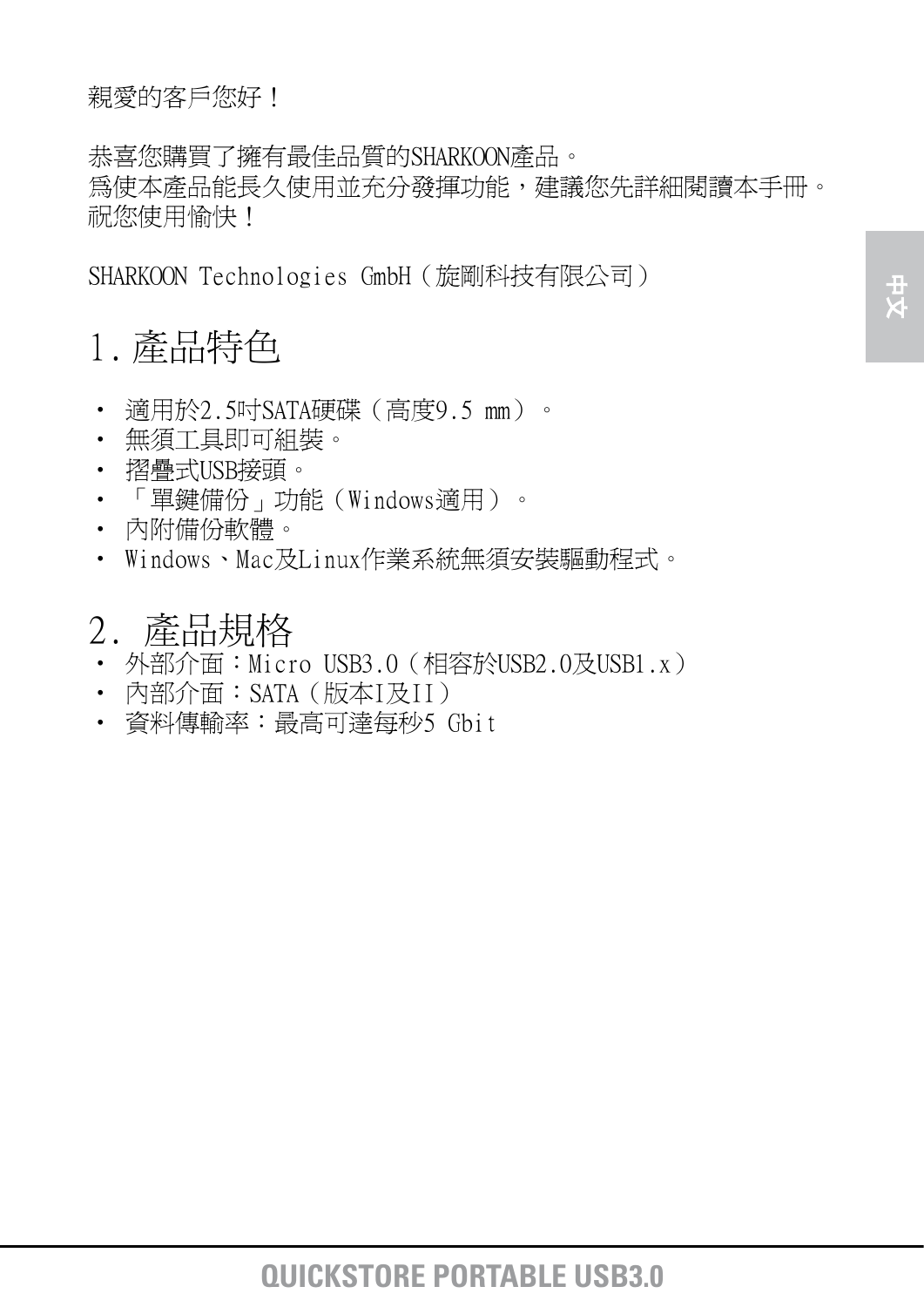## 3. 零件與配備



- QuickStore Portable USB3.0 (A)
- USB3.0傳輸線 (B)
- 快速安裝手冊 (C)
- 工具軟體光碟內含備份程式及完整版使用手冊(PDF格式/D)

備註:

若遺失或遺漏上述任何項目,請透過電子郵件support@sharkoon.com 或撥打 + 49 (0) 6403 – 775 6100與客服中心聯絡。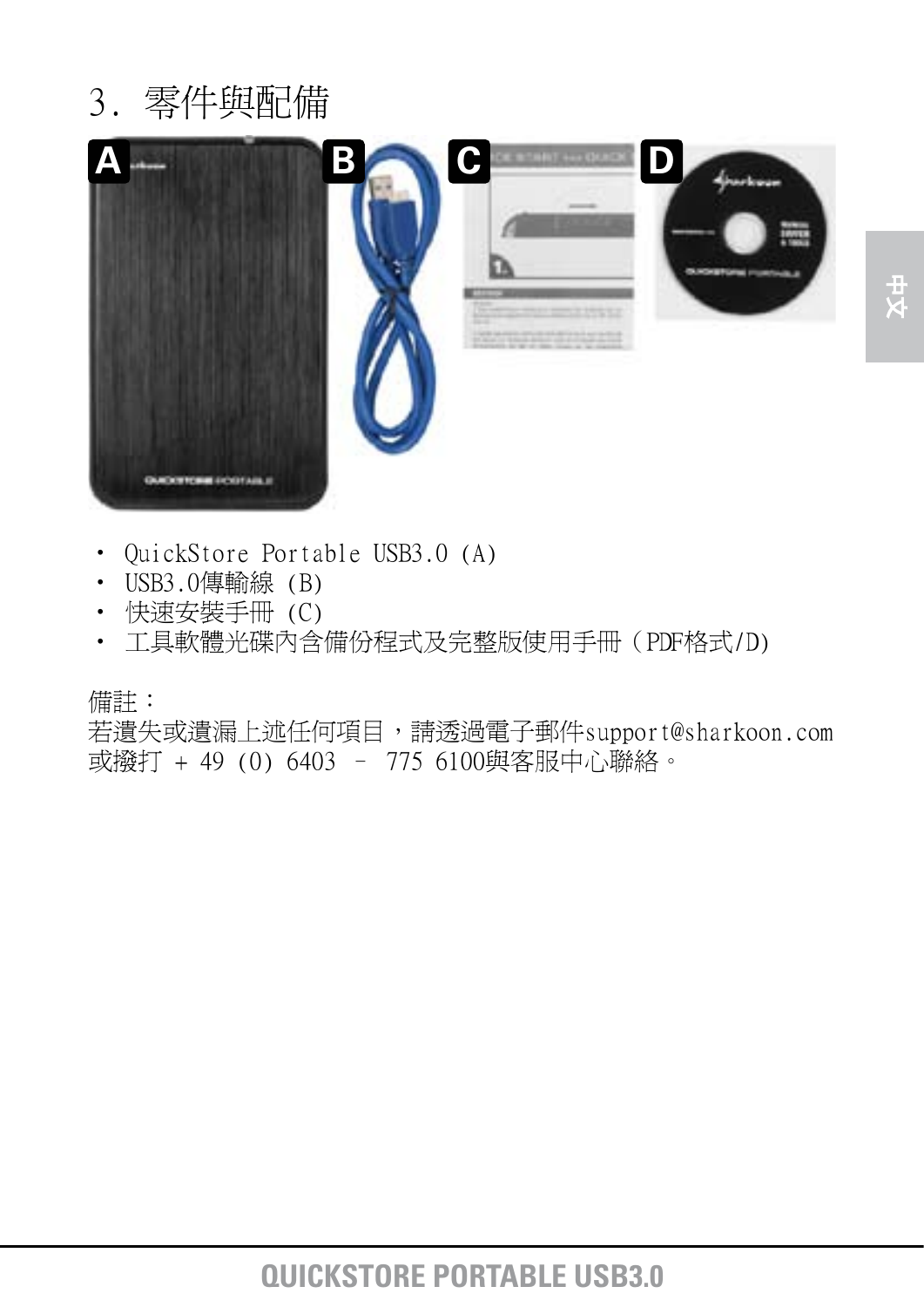

A - OuickStore Portable 適當的版本

B – 備份按鈕: 按下此按鈕啟動備份流程 及預設值 (請參閱第6章)



**A**



- A 電腦上蓋鎖
	- A 雷腦上蓋

- A SATA連接器 (資料與電源) B - HDD安裝槽
	- (可安裝一只2.5吋-SATA HDD)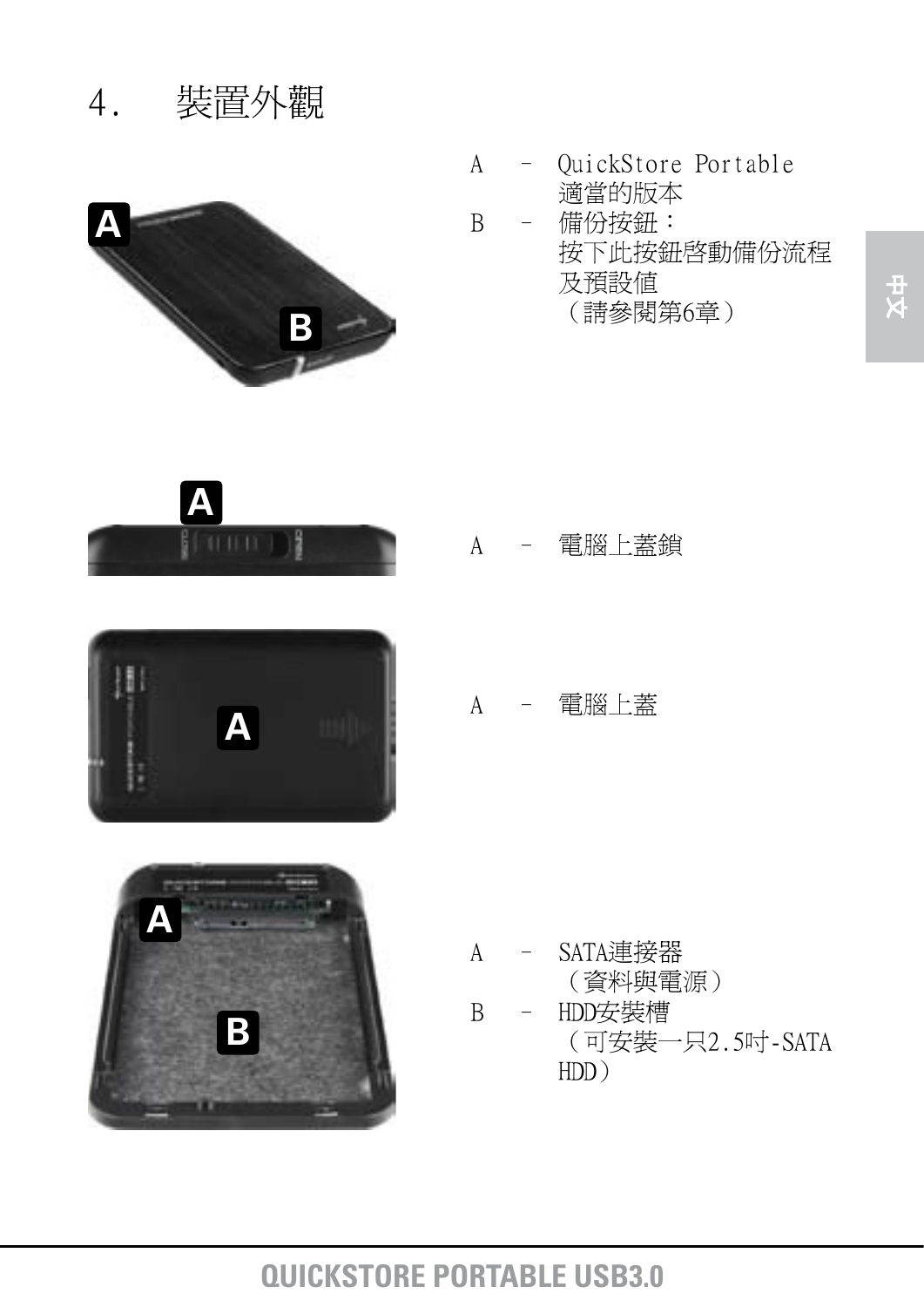- 5. 安裝SATA硬碟
- 1. 開啓電腦上蓋銷(圖1)。



 圖. 1

2. 從機身拆下電腦上蓋(圖2)。





3. 將2.5吋 SATA HDD 硬碟插入 HDD 安裝槽(圖3)。

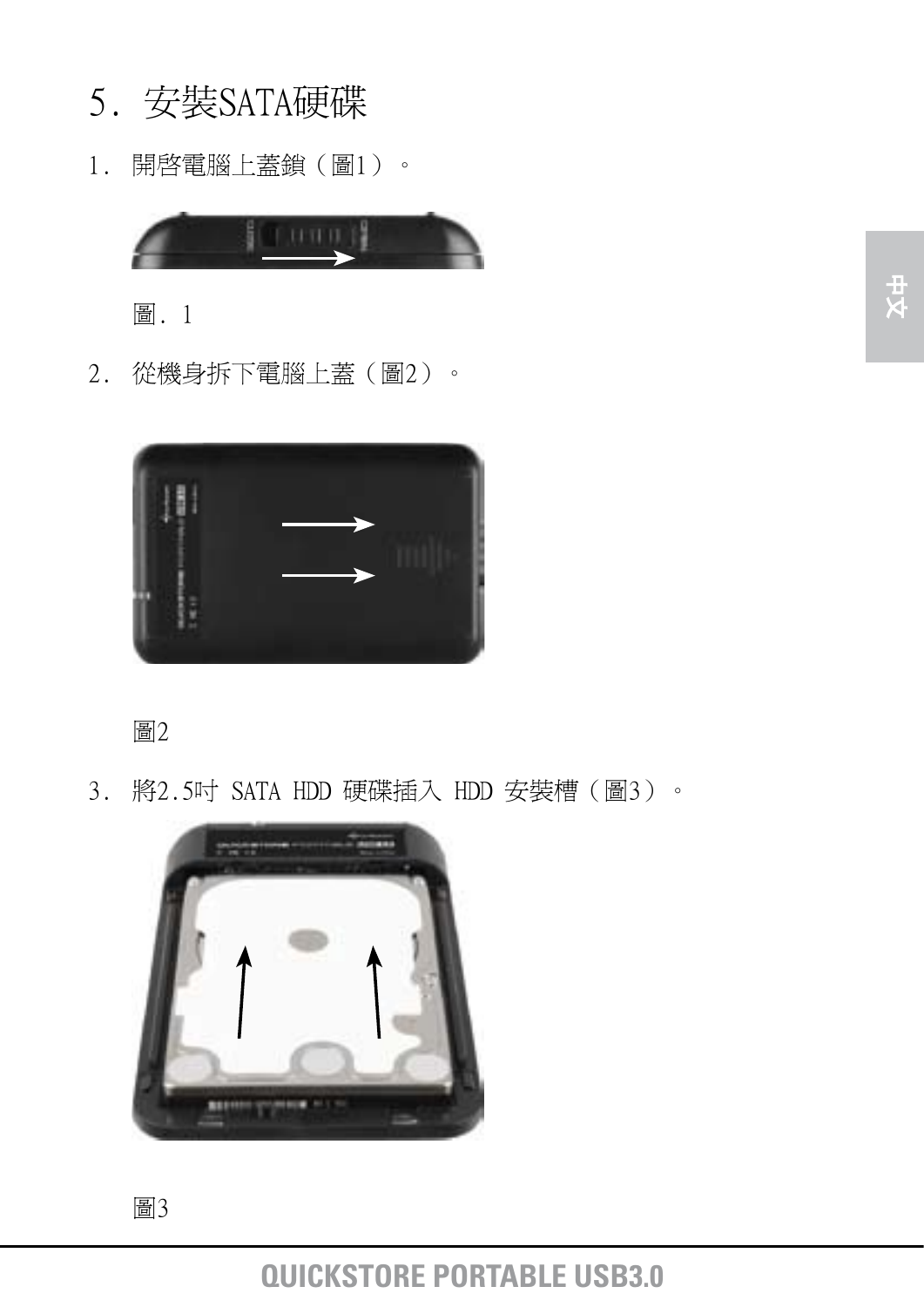4. 將電腦上蓋裝回機身(圖4)。



 圖4

5. 關閉電腦上蓋鎖(圖5)。



圖5

- 6. 使用隨附的 USB3.0 電纜線將裝置的 Mini USB3.0 連接器接上 電腦/筆記型電腦的 USB3.0 接頭。
- 7. 作業系統會自動辨識連接裝置,並要求安裝所有驅動程式。安裝 完成後,即可開始使用裝置。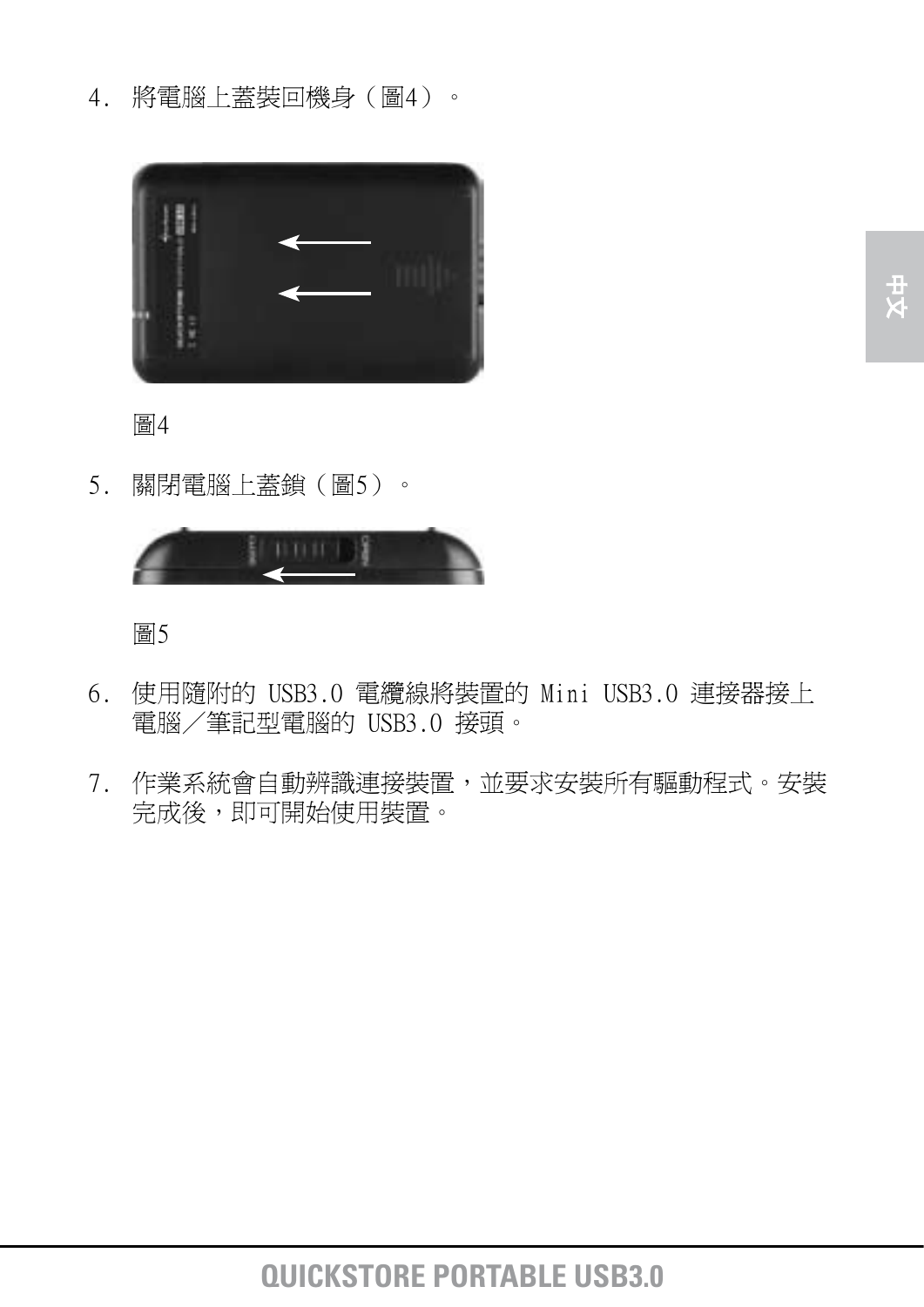注意:

 電腦內建的新款 HDD 硬碟必須進行切割與格式化,請依照下列步 驟執行(例如 Windows XP): 開始/設定/控制面板/管理工具/電腦管理/磁碟管理。按滑 鼠右鍵點選想要的 HDD 硬碟,然後選擇切割/格式化。

- 6. 安裝軟體
- 1. 將隨附的驅動程式及工具光碟放入 CD/DVD 光碟機。
- 2. 選擇 CD/DVD 光碟機(如 D:\)。

Lokaler Datenträger (C:)

316-Diskette (A:)

Geräte mit Wechselmedien









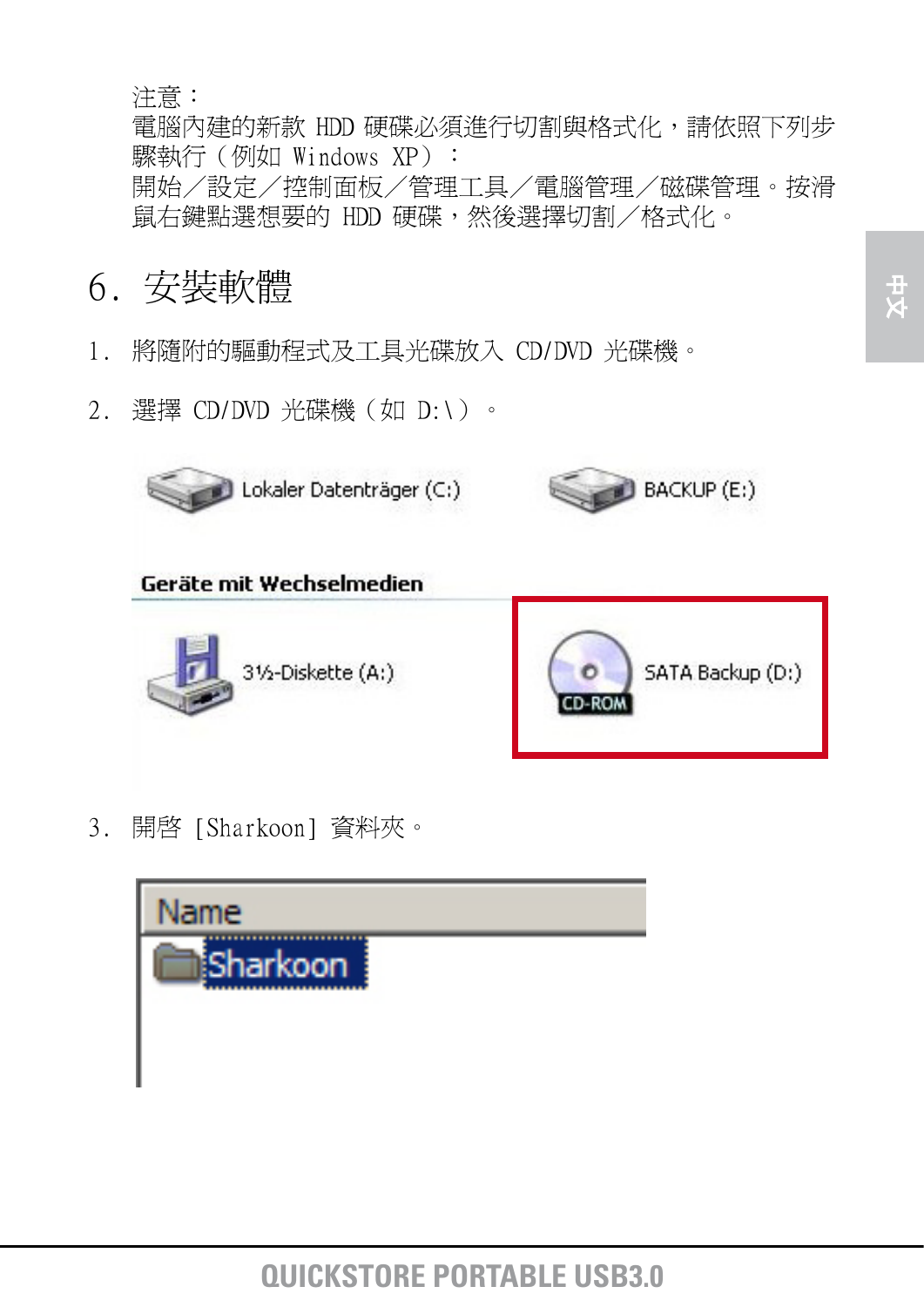4. 執行 Setup.exe 檔案,將會開啓以下視窗(圖 1)。按一下 [ 安裝] (Install) 安裝備份軟體,或按下 [結束] (Quit) 取消 安裝程序。



#### 圖 1

5. 按一下 [同意] (Agree) 接受授權協議(圖 2)。選擇 [返回] (Back) 將會返回上一個安裝步驟,選擇 [結束] (Quit) 則會取 消安裝程序。



#### **QUICKSTORE PORTABLE USB3.0**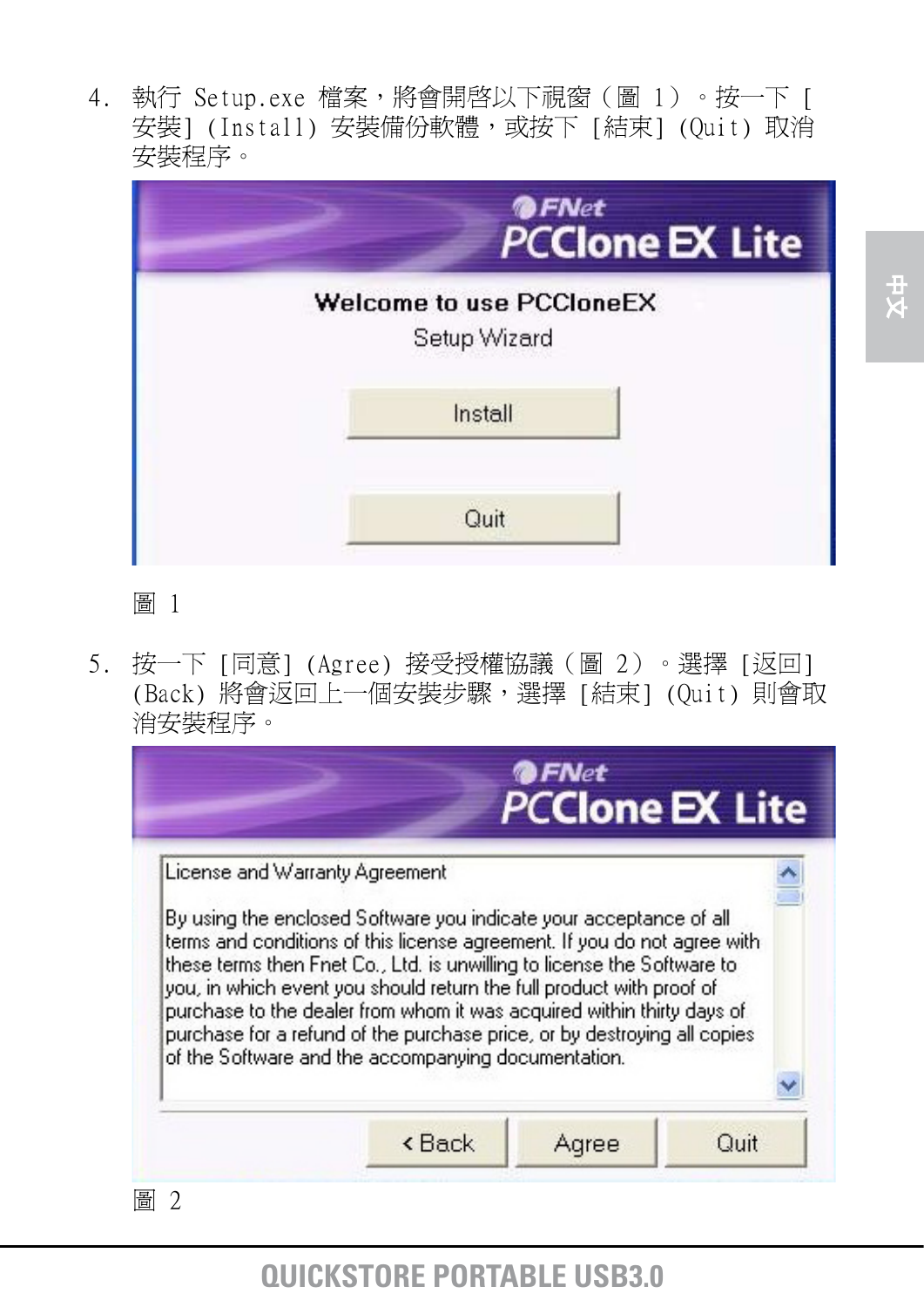6. 按一下 [安裝] (Install) 確認安裝的目的地路徑。選擇 [返 回] (Back) 將會返回上一個安裝步驟,選擇 [結束] (Quit) 則 會取消安裝程序。 [建立桌面捷徑] (Create Desktop Shortcut) 選項可決定是否 要在桌面上建立程式的捷徑(圖 3)。

|                           | <b>@FNet</b> | <b>PCClone EX Lite</b> |
|---------------------------|--------------|------------------------|
| Setup will install to     |              |                        |
| C:\PROGRAMME\PCCloneEX    |              |                        |
| └ Create Desktop Shortcut |              | <b>Browse</b>          |
| < Back                    | Install      | Quit                   |

圖 3

7. 按一下 [確定] (OK) 完成安裝程序 (圖 4)。



 圖 4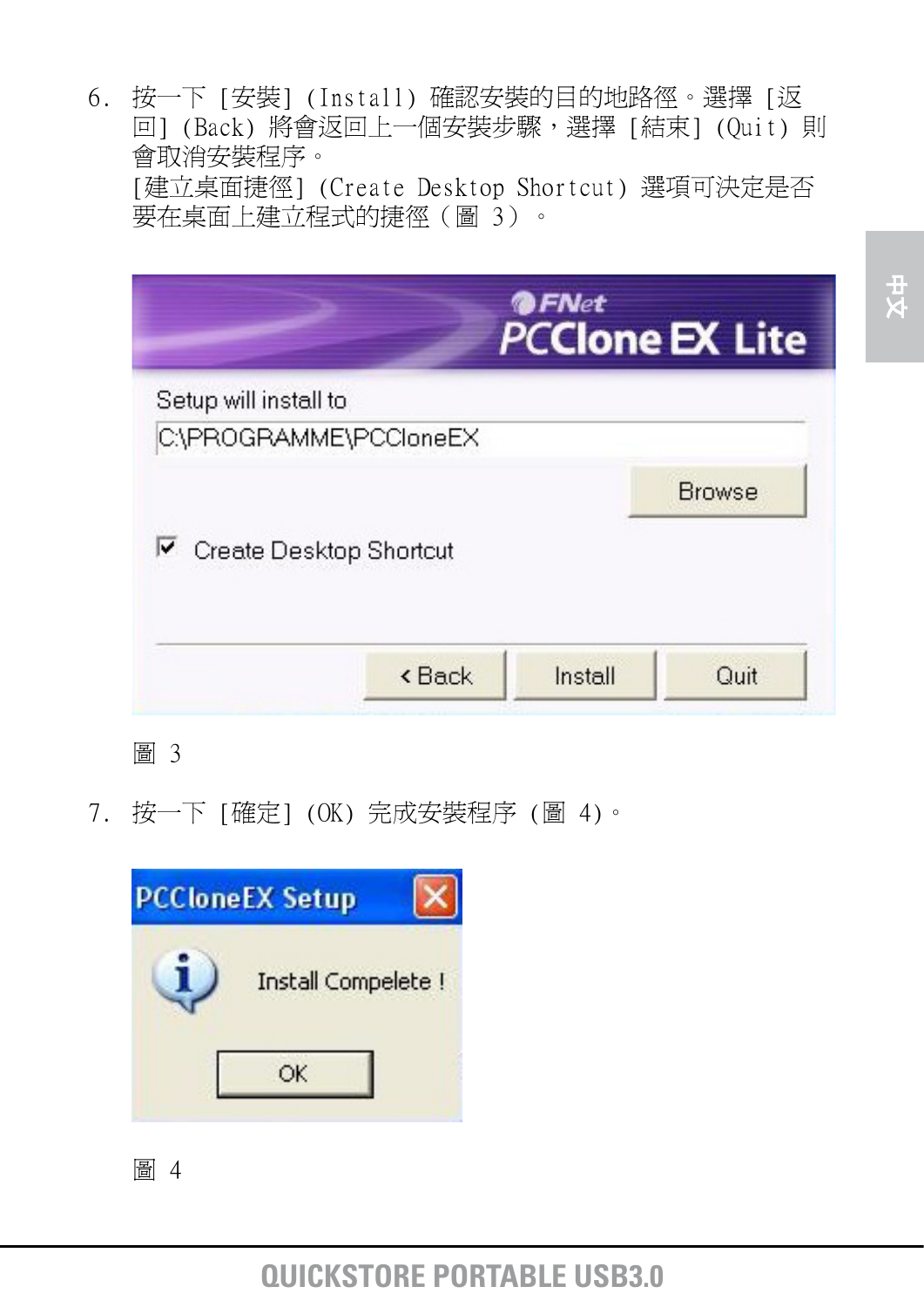8. 安裝完成後,工作列將會出現以下圖示:



- 7. 備份軟體
- 7.1. 開始操作
- 1. 用滑鼠右鍵按下工作列上的圖示,將會出現以下內容功能表:



2. [關於…] (About…) 會顯示有關軟體的資訊(圖 5)。



**QUICKSTORE PORTABLE USB3.0**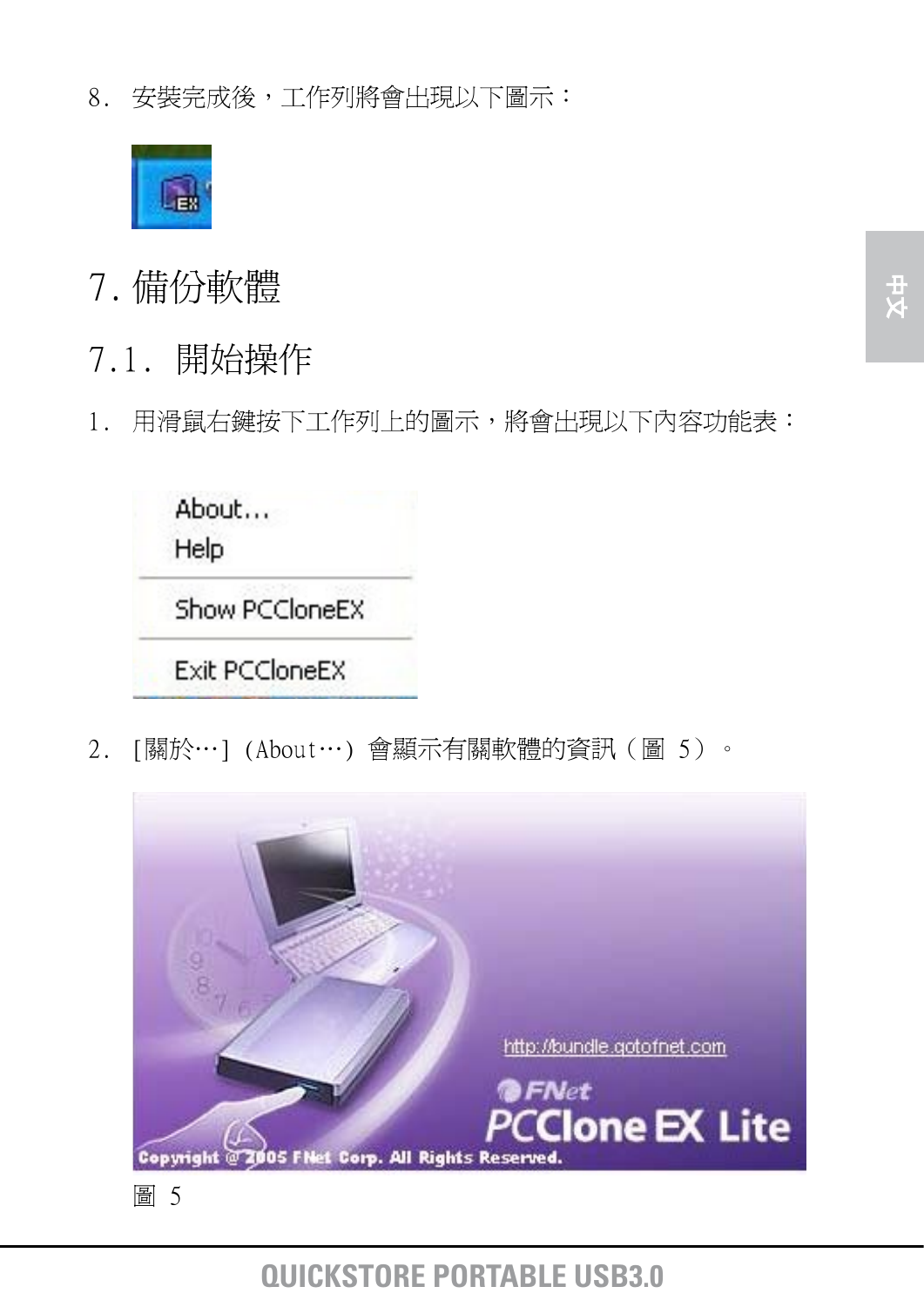3. [說明] (Help) 會啟動備份軟體的說明程式(圖 6)。



 圖 6

- 4. [結束 PCCloneEX] (Exit PCCloneEX) 會結束程式(將從工作列 中移除圖示)。
- 5. [顯示 PCCloneEX] (Show PCCloneEX) 會啟動備份程式。您也可 以按兩下 (用滑鼠左鍵)圖示,直接啓動此程式。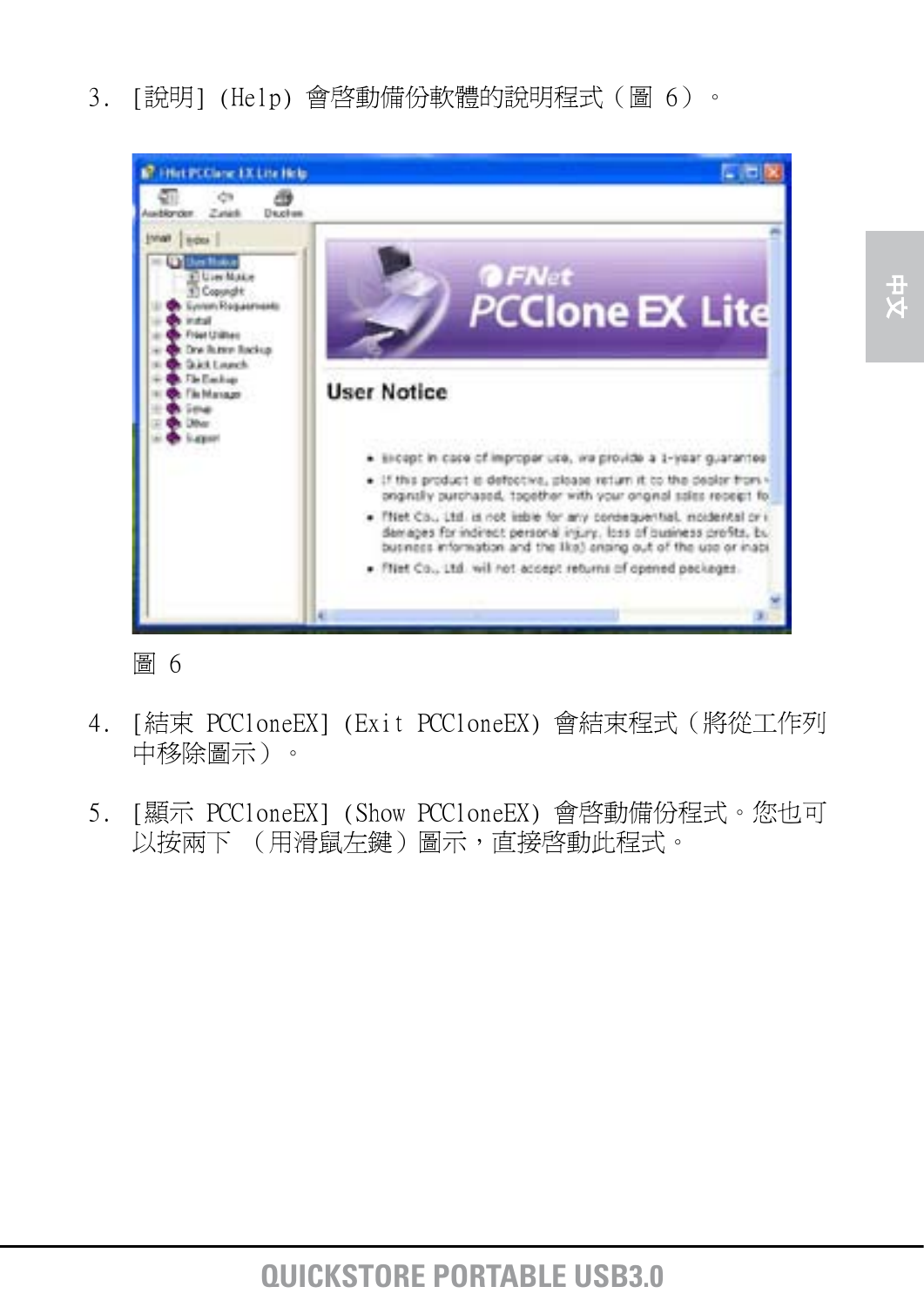7.2. 「快速啟動」



 A – 功能表列。 B – 按此按鈕可啟動資料備份程序。 C – 這些圖示可用於啟動程式說明,並顯示有關程式的資訊。 B - 按此按鈕可最小化視窗。若要完全關閉程式,請參閱 6.1. 的第四項。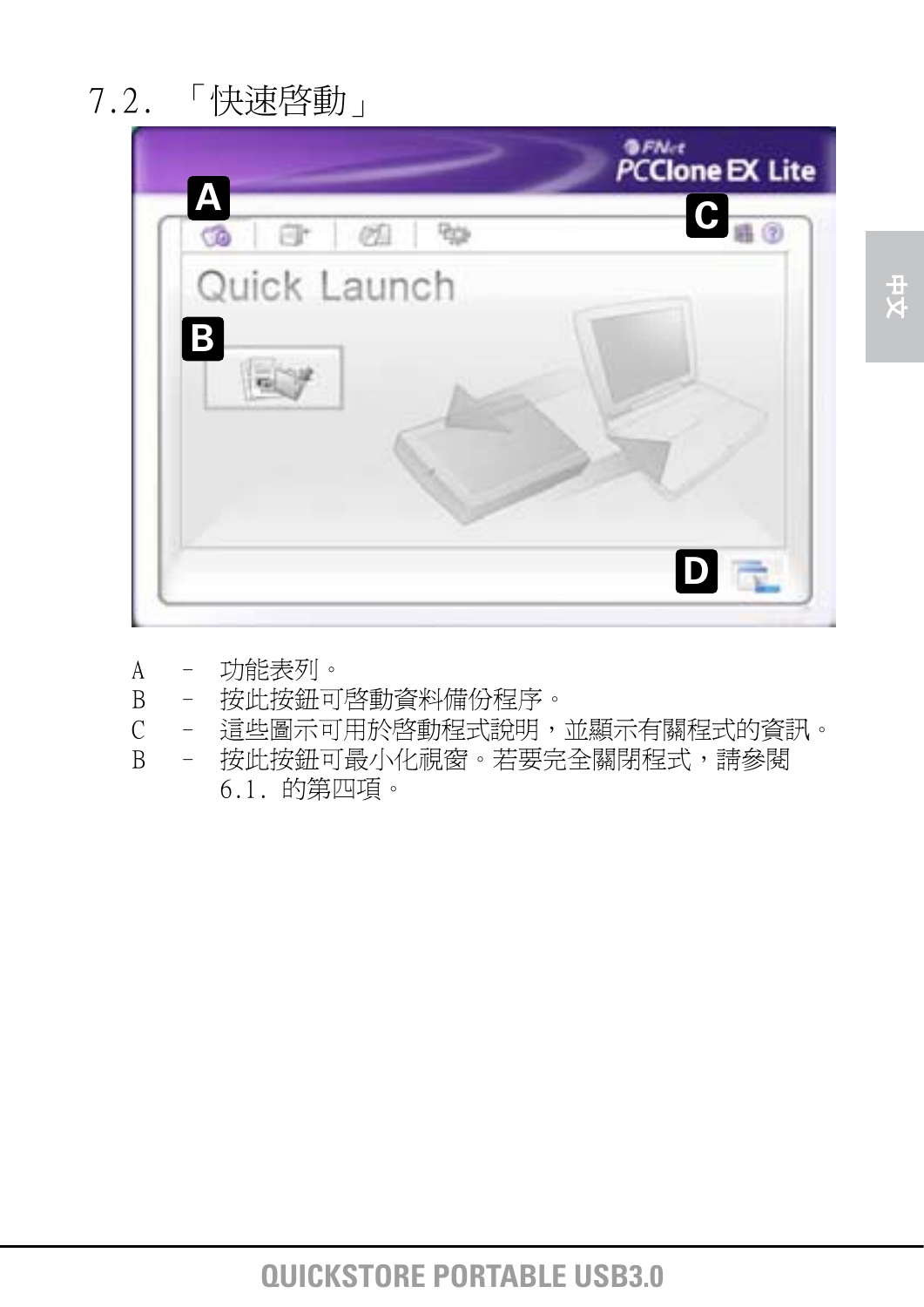| A                                                                   | <b>PCClone EX Lite</b>                            |
|---------------------------------------------------------------------|---------------------------------------------------|
| F.<br><b>Files Backup</b><br>My Computer<br>Β<br>Ge Local Disk (C.) | $\overline{\mathbf{c}}$<br><b>USB Device</b><br>D |
| Shared Documents<br>My Documents                                    |                                                   |
|                                                                     |                                                   |
|                                                                     | 目日日<br><b>THE CONTROL</b>                         |

- A – 功能表列。
- B 此處會顯示系統的所有資料夾。勾選核取方塊可選擇欲 於備份期間複製的資料夾。
- C 這些圖示可用於啟動程式說明,並顯示有關程式的資訊。
- D 從下拉式功能表選擇外接目標裝置。
- E 按此按鈕可啓動備份程序。
- F – 按此按鈕可還原外接(備份)磁碟中已存在的備份檔案。
- G 按此按鈕可最小化視窗。

註:

備份檔案會複製到目標裝置中的(隱藏)[Fnet] 資料夾。切勿刪除 此資料夾!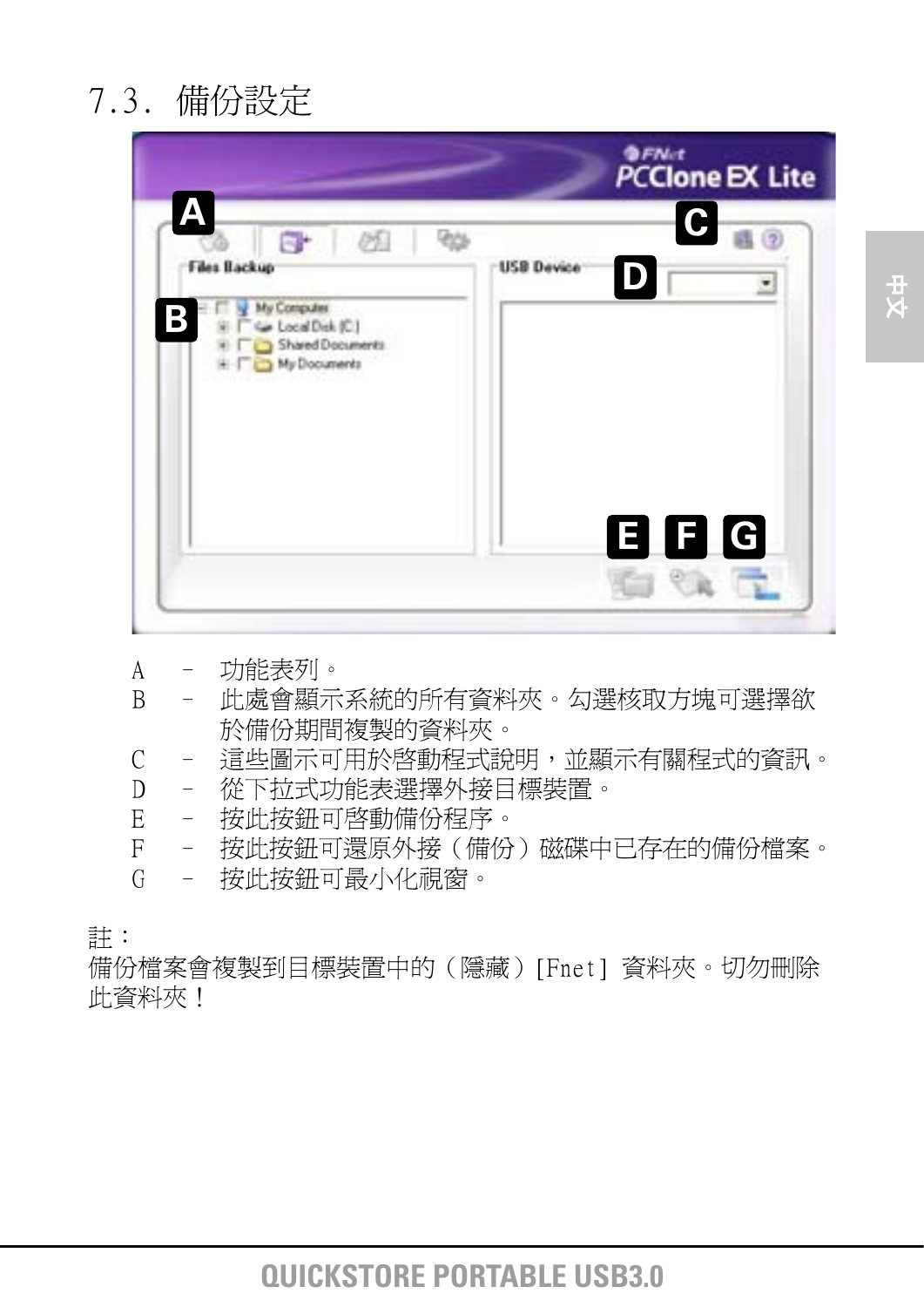

- A 功能表列。
- B 此處會顯示系統的所有資料夾,您可使用內建的檔案管 理員管理自己的檔案。
- C 這些圖示可用於啟動程式說明,並顯示有關程式的資訊。
- D 按此按鈕可最小化視窗。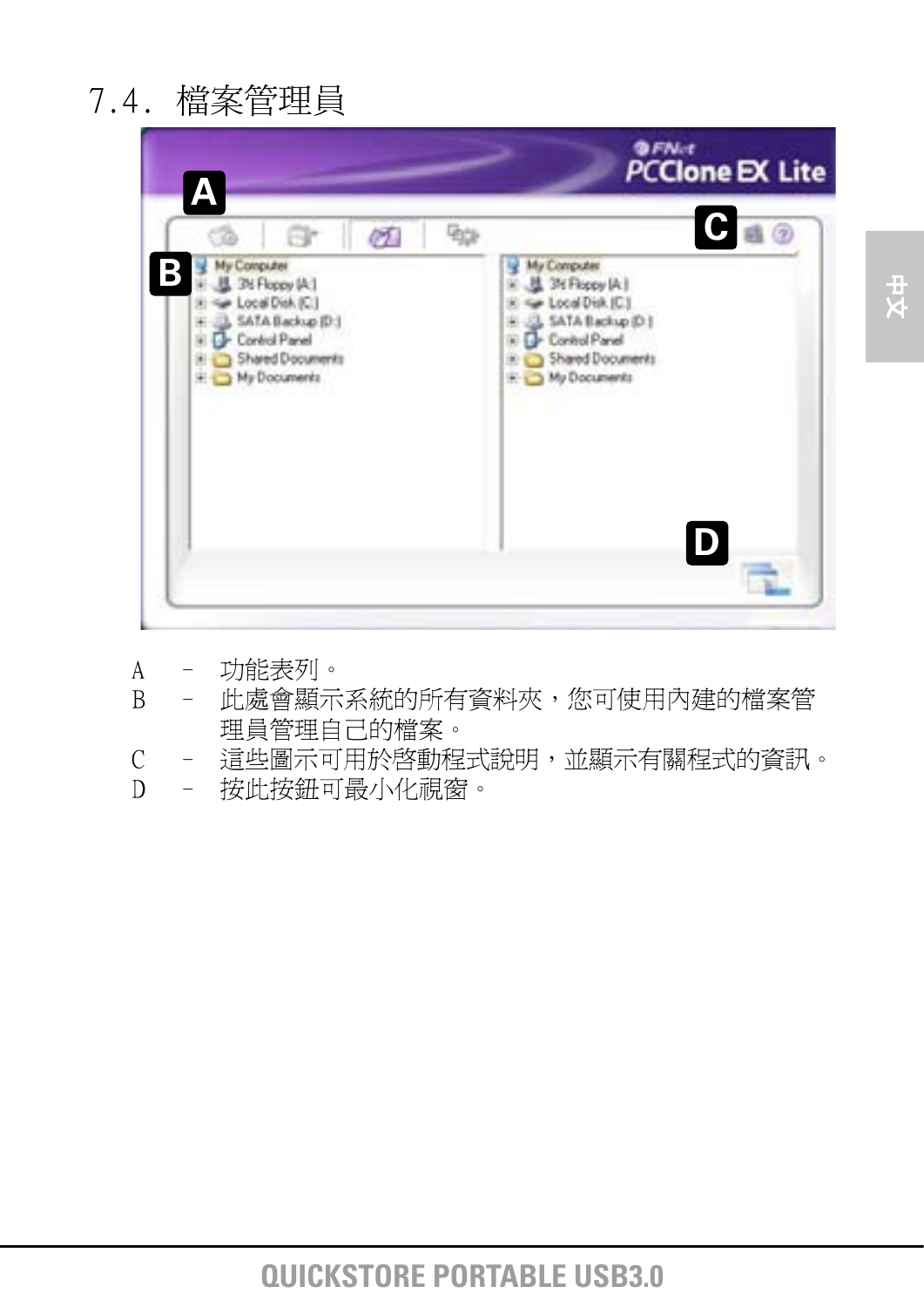

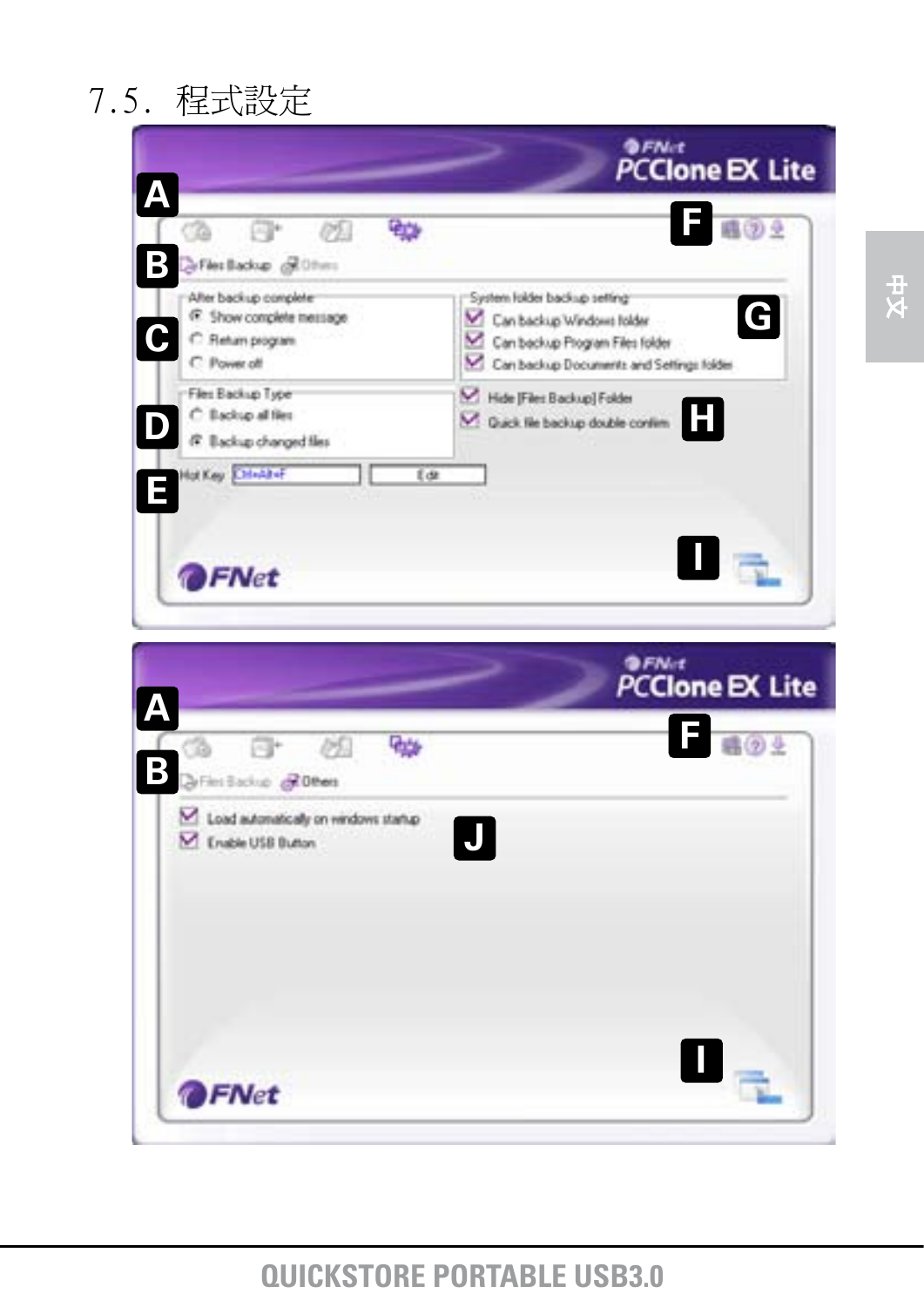- A Menu bar
- B Select between the windows "Files Backup" and "Others".
- C Decide what shall happen after completing the backup.
- D Choose whether all or only changed files shall be secured.
- E Determine a hot key to start the backup.
- $F =$  These icons are used to start the program help and to show some information about the program.
- G Select which system folders shall be included into the backup.
- H Determine whether the Files Backup folder shall be hidden and if the quick file backup shall be double confirmed or not.
- I Clicking this button minimizes the window.
- J Decide if the program shall be started during system boot-up.

#### 警告:

任何不正確的操作,均可能導致資料潰失的風險,對於類似問 題,SHARKOON恕不負擔相關責任。

所有產品名稱、內容說明描述均屬於個別製造商所有的商標及//或 註冊商標,均受到智慧財產權的保護。

SHARKOON標榜持續提升產品品質的政策,然而相關設計和規格如有變 更,恕不另行通知。國際產品的規格也將視實際情況而有所差異。

本產品所附的軟體均屬於個別製造商之智慧財產權所有。使用該軟體 之前,請參閱製造商所提供之使用條款說明。

對於以影印或其他技術方式所進行之翻譯、轉印與重製作業(包含摘 錄部分內文),本公司保有相關智慧財產權。若有任何侵權行為,將 依照法令規範處以賠償罰責。